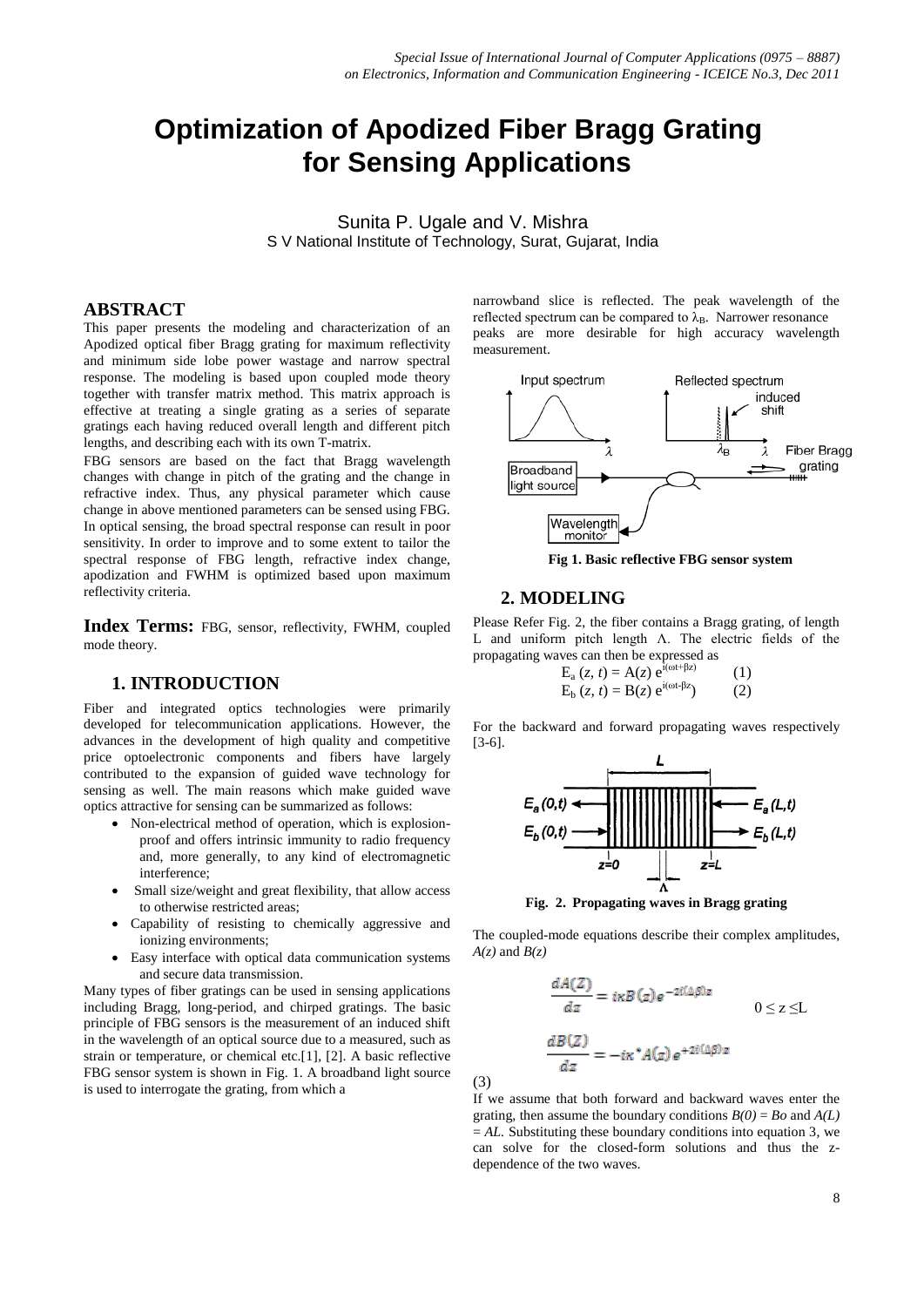$$
a(z)=A(z)e^{-i\beta z} \nb(z)=B(z)e^{i\beta z} \n(4)
$$

The reflected wave,  $a(0)$ , and the transmitted wave,  $b(L)$  can be expressed by means of the scattering matrix

$$
\begin{bmatrix} a(0) \\ b(L) \end{bmatrix} = \begin{bmatrix} S_{11} & S_{12} \\ S_{21} & S_{22} \end{bmatrix} \begin{bmatrix} a(L) \\ b(0) \end{bmatrix}
$$
 (5)

Substituting a(L)and b(0) from equation 4 into equation 5 we get

$$
S_{11} = S_{22} = \frac{iSe^{-i\beta 0L}}{-\Delta\beta \sinh(SL) + iScosh(SL)}
$$

$$
S_{12} = \frac{\kappa}{\kappa^*} S_{21} e^{2i\beta 0L} = \frac{\kappa \sinh(SL)}{-\Delta\beta \sinh(SL) + iScosh(SL)}
$$

$$
(6)
$$

Based on equations 5 and 6, the scattering matrix, we can obtain the transfer-matrix, or

T-matrix equation  
\n
$$
\begin{bmatrix}\na(0) \\
b(0)\n\end{bmatrix} = \begin{bmatrix}\nT_{11} & T_{12} \\
T_{21} & T_{22}\n\end{bmatrix} \begin{bmatrix}\na(L) \\
b(L)\n\end{bmatrix}
$$
\nWhere  
\n
$$
T_{11} = T^*_{22} = \frac{\Delta \beta \sinh(SL) + i\text{Scosh}(SL)}{iS} e^{-i\beta 0L}
$$
\n
$$
T_{12} = T^*_{21} = \frac{\kappa \sinh(SL)}{iS} e^{-i\beta 0L}
$$
\n(8)

This matrix approach is effective at treating a single grating as a series of separate gratings each having reduced overall lengths and different pitch lengths, and describing each with its own Tmatrix. Combining all the matrices yields the properties of the initial non-uniform grating. The resultant system of matrices is treated as an individual matrix

$$
[T_L] = [T_1][T_2] \dots [T_M]
$$
  
(9)

Light passing through successive optical elements can be calculated by series of matrices, as such

$$
\begin{bmatrix} a(0) \\ b(0) \end{bmatrix} = [T_M][T_{M-1}] \dots [T_1] \begin{bmatrix} a(L) \\ b(L) \end{bmatrix}
$$
  
(10)

The characteristics response from Bragg Grating can be fully described by

The center wavelength of Grating λB

Peak reflectivity Rmax of grating which occur at λB Physical length of Grating L

1. Refractive index of core of optical fiber  $n_{co}$ 

2. Amplitude of induced core index perturbation ∆n

For a grating with uniform index modulation and period the reflectivity is given by

$$
R(L,\lambda) = \frac{\kappa^2 \sinh^2 (SL)}{\Delta \beta^2 \sinh^2 (SL) + \kappa^2 \cosh^2 (SL)}
$$

3. Where

- 4. R: Grating reflectivity as a function of both grating length and wavelength
- 5. L: total length of grating
- 6. κ: coupling constant, given by  $\kappa = \frac{\pi \Delta n}{\lambda}$
- 7. ∆β: wave vector detuning, given by ∆β=β-(π/Λ)
- 8. β: fiber core propagation constant, given by  $β=2πn0/λ$
- 9. S=√κ2-∆β2
- 10. For light at the Bragg grating center wavelength, λB, there is no wave vector detuning and so  $Δβ = 0$ . The reflectivity function then becomes

$$
R(L, \lambda) = \tanh^2(SL)
$$

### **3. RESULT AND ANALYSIS**

The parameters chosen for simulation [7]-[10]:

Profile type: Step index, single mode Modulation depth: 0.0012 Cladding index: 1.45 Period: 0.5 µm, Free space wavelength: 1.55 µm The simulation is performed for different values of index difference and length of FBG as indicated in fig. 3, and 4.



**Fig 3. Grating Spectral Response for L=0.5mm, ∆n<sup>0</sup> :0.008**



The observations for reflectivity of FBG and side lobe strength are taken and it is seen that , the reflectivity increases with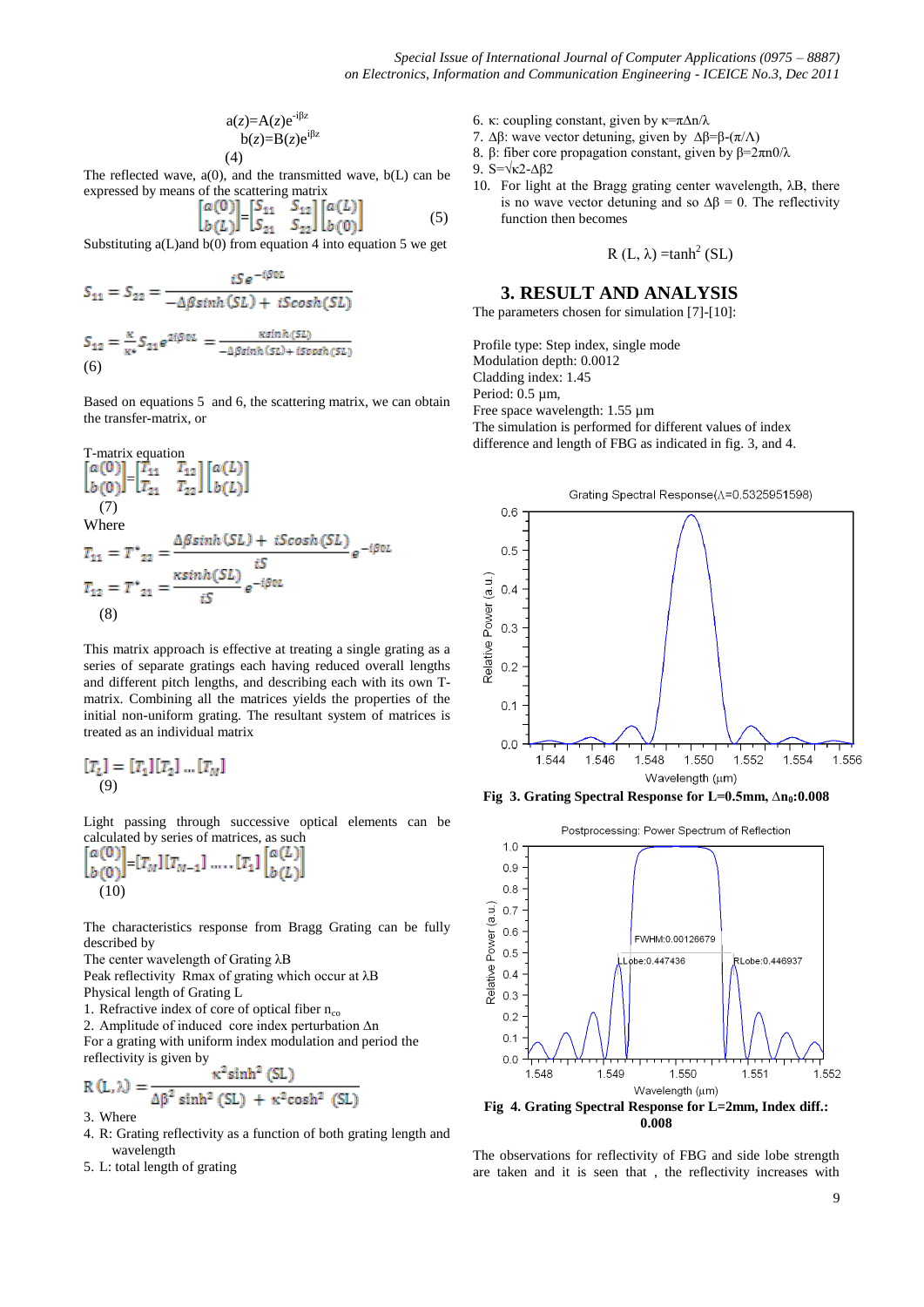increase in grating length as well as index difference. Almost after a length of 2.5mm, 100% reflectivity is achieved. Side lobe strength also increases with increase in grating length, so we have to make a compromise between maximum reflectivity & minimum power wasted in side lobes.

To study the bandwidth changes of FBG, FWHM (Full width half maximum) values with different grating lengths were measured and plotted in fig. 5, the FWHM Bandwidth reduces with increase in length and reduction in index difference of FBG. Bandwidth is almost constant after a length of 5mm.<br> $FWHM plot$  for FBG with different lengths



**Fig. 5. Relationship between FBG bandwidth and grating length**

The power wasted in side lobes can be minimized by applying different index profiles, called as Apodization. Doping concentration variation limits the index variation to maximum value ∆n<sub>o</sub>. Index inside core after FBG has been printed can be expressed by

$$
n(z) = n_{co} + \Delta n_0 \, A(z) . n_d(z) \qquad (11)
$$

where  $n_{\rm co}$ - core refractive index,  $n_d(z)$ -index variation function ∆n<sup>0</sup> - maximum index variation A(z)-Apodization function

For uniform FBG with no apodization index variation function  $n_d(z)$  is given as

$$
n_d(z) = \sin\frac{2\pi z}{\Lambda}
$$

Where  $\Lambda$ : constant grating period,  $A=1$ 

A uniform fiber grating has two ends, thus it begins abruptly and ends abruptly. The Fourier transform of such a rectangular function yields the well-known sinc function, with its associated side lobes structure apparent in the reflection spectrum. The transform of Gaussian function is also Gaussian, with no side lobes. A grating with a similar refractive modulation amplitude profile diminishes the side lobes substantially. The suppression of the side lobes in the reflection spectrum by gradually increasing the coupling coefficient with penetration into, as well as gradually decreasing on existing from, the grating is called apodization [11], [12].

Apodization function  $A(z)$  in equation (11) can be changed to reduce the side lobes. The side lobes are fully suppressed for raised cosine apodization as shown in fig. 6.

А

For sinc Apodization

$$
(z) = sinc\left(\frac{z - L/2}{\Delta_T}\right)
$$

Where  $\Lambda$ <sub>T</sub>=sync function parameter

For Gaussian Apodization

$$
A(z) = exp\left(-4\left(\frac{z - L/2}{L}\right)^2\right)
$$

For Raised cosine Apodization

$$
A(z) = \alpha \left( 1 + \cos \left[ \frac{\pi (z - L/2)}{L} \right] \right)
$$

Where  $\alpha$  is raised-cosine parameter



**Fig. 6. No chirp, Length: 1.0 mm, Apodization Raised Cosine appendixes, if needed, appear before the acknowledgment**.

## **4. CONCLUSION**

We have studied the different characteristics of FBG with various grating lengths. The quantitative analysis on maximum reflectivity, bandwidth and side lobe strength reduction is done and following conclusions are obtained. The reflectivity increases with increase in grating length as well as index difference. Almost after a length of 2.5mm, 100% reflectivity is achieved. Strength of side lobes in reflectivity curve of Uniform FBG increases with increase of grating length and index difference which can be reduced by applying apodization.

We got full Suppression of side lobes in reflectivity curve for Raised cosine Apodization at the cost of reduced reflected power. But reflected power can be increased by increasing the length of FBG.

#### **5. REFERENCES**

- [1] Giancarlo C. Righini, Anna Grazia Mignani,b Ilaria acciarib and Massimo BrencibAN INTRODUCTION TO OPTOELECTRONIC SENSORS © World Scientific Publishing Co. Pte. Ltd.
- [2] S. S. Saini, C. Stanford, S. M. Lee, J. Park, P. DeShong, W. E. Bentley, and M. Dagenais, "Monolayer Detection of Biochemical Agents Using Etched-Core Fiber Bragg Grating Sensors" IEEE PHOTONICS TECHNOLOGY LETTERS, VOL. 19, NO. 18, SEPTEMBER 15, 2007 1341.
- [3] Turan Erdogan: Fiber Grating Spectra. Journal of Lightwave Technology, Vol. 15, No. 8, August 1997.
- [4] Yinghui Cao, Jie Zheng and Yushu Zhang: Numerical modeling of fiber grating. Optik - [International Journal for](http://www.sciencedirect.com/science/journal/00304026)  Light [and Electron Optics](http://www.sciencedirect.com/science/journal/00304026) [Volume 120, Issue 17,](http://www.sciencedirect.com/science?_ob=PublicationURL&_tockey=%23TOC%2320439%232009%23998799982%231554092%23FLA%23&_cdi=20439&_pubType=J&view=c&_auth=y&_acct=C000053724&_version=1&_urlVersion=0&_userid=1562135&md5=89a8f65846c9d0d16e50769034e6ffa5) November 2009, Pages 911-915
- [5] Sunita Ugale, Dr. V. Mishra**, "**Fiber Bragg Grating Modeling, Characterization and Optimization with different